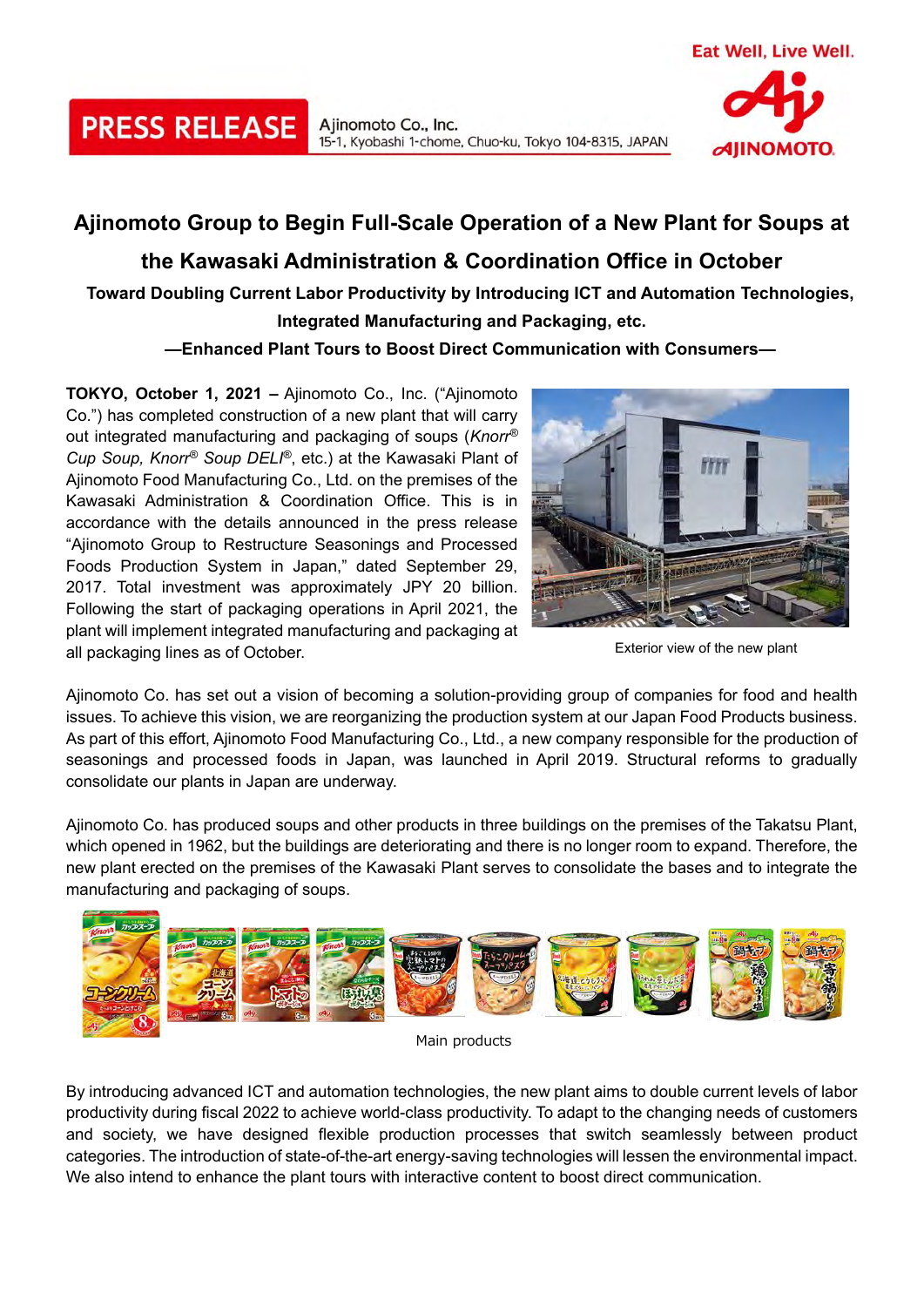





Part of the Soup Tour Course

To implement the Eat Well, Live Well message, the Ajinomoto Group intends to strengthen the value chain to be able to consistently deliver products that consumers can enjoy with peace of mind, and to continue to contribute to consumer food and health.

The impact of this matter on the Ajinomoto Co. consolidated business results for fiscal 2021 will be immaterial.

| Overview of the New Plant  |                                                                        |
|----------------------------|------------------------------------------------------------------------|
| $(1)$ Location:            | Premises of the Ajinomoto Co. Kawasaki Administration & Coordination   |
|                            | Office                                                                 |
|                            | 1-1 Suzuki-cho, Kawasaki-ku, Kawasaki City, Kanagawa                   |
| (2) Plant manager:         | Shogo Maruyama                                                         |
| (3) Start of construction/ | Start of construction: December 2018                                   |
| start of operation:        | start of full-scale operation: October 2021                            |
| (4) Total investment:      | Approximately JPY20 billion                                            |
| (5) Products produced:     | The main items are Knorr® Cup Soup, Knorr® Soup DELI®, Nabe Cube® etc. |
| (6) Number of employees:   | 201 (as of September 1, 2021)                                          |
| (7) Floor area:            | 31,070 m <sup>2</sup> (steel-frame six-story building)                 |
| (8) Start of public tours: | Scheduled for winter 2021 (Knorr® Cup Soup, Knorr® Soup DELI® Tour     |
|                            | Course)                                                                |

First launched in Japan in 1964, *Knorr®* brand products were a perfect fit with consumer lifestyles, and have continued to expand and sell well over the decades. The delicious and hot soups have been popular with consumers since the brand was launched.

Reference

Press release dated September 29, 2017

"Ajinomoto Group to Restructure Seasonings and Processed Foods Production System in Japan" [https://www.ajinomoto.co.jp/company/en/presscenter/press/detail/g2017\\_09\\_29.html](https://www.ajinomoto.co.jp/company/en/presscenter/press/detail/g2017_09_29.html)

Press release dated October 20, 2017

"Ajinomoto Group to Build a New Plant for Manufacturing and Packaging Seasonings and Other Products" [https://www.ajinomoto.com/en/presscenter/press/detail/g2017\\_10\\_20.html](https://www.ajinomoto.com/en/presscenter/press/detail/g2017_10_20.html)

Press release dated September 27, 2018

"Ajinomoto Group to Form Ajinomoto Food Manufacturing Co., Ltd., a New Company in Charge of Manufacturing and Packaging of Seasonings and Processed Foods in Japan, in April 2019" [https://www.ajinomoto.com/cms\\_wp\\_ajnmt\\_global/wp-content/uploads/pdf/g2018\\_09\\_27\\_02.pdf](https://www.ajinomoto.com/cms_wp_ajnmt_global/wp-content/uploads/pdf/g2018_09_27_02.pdf)

Press release dated November 30, 2018

"Ajinomoto Group to Build a New Plant for Soups and Other Products at its Kawasaki Administration & Coordination Office" [https://www.ajinomoto.com/cms\\_wp\\_ajnmt\\_global/wp-content/uploads/pdf/g2018\\_11\\_30.pdf](https://www.ajinomoto.com/cms_wp_ajnmt_global/wp-content/uploads/pdf/g2018_11_30.pdf)

Press release dated August 27, 2020

"Ajinomoto Group to Begin Full-Scale Operation of a New Plant for HON-DASHI*®* in Mie Prefecture in October" [https://www.ajinomoto.com/cms\\_wp\\_ajnmt\\_global/wp-content/uploads/pdf/200827-NR-New-Plant.pdf](https://www.ajinomoto.com/cms_wp_ajnmt_global/wp-content/uploads/pdf/200827-NR-New-Plant.pdf)